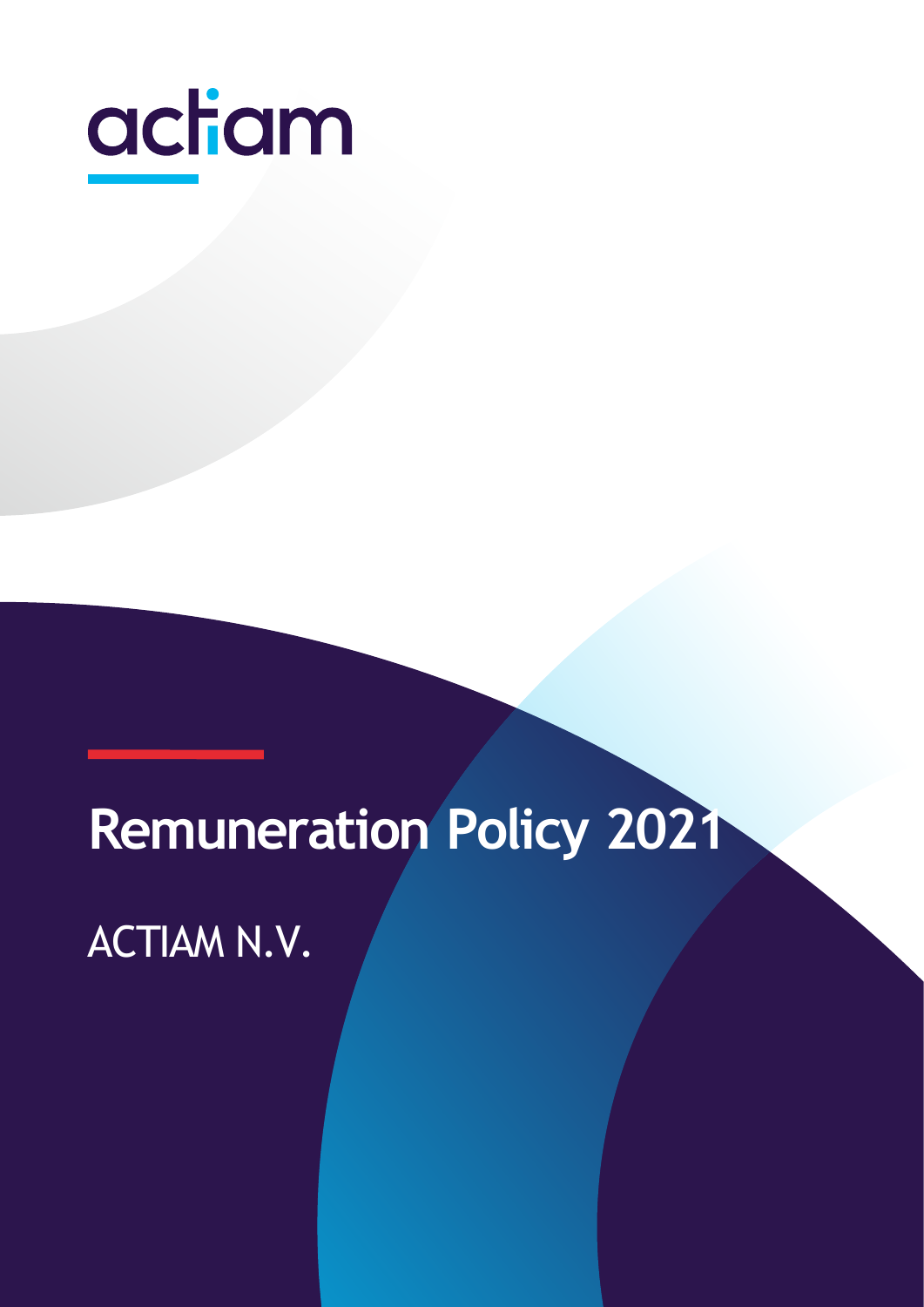# **Remuneration Policy**

This paragraph describes Athora Netherlands' Group Remuneration Policy and more specifically ACTIAM's remuneration policy over 2021 and explains how the policy is implemented in practice. Due to the transfer of all shares in ACTIAM N.V. by Athora Netherlands N.V. to Cardano Risk Management B.V. ("Cardano Risk Management") on 1 January 2022, ACTIAM's remuneration policy is subject to the remuneration policy of Cardano Risk Management. This paragraph focuses on the reporting year of 2021 and therefore includes information with respect to Athora Netherlands' group remuneration policy as applicable to ACTIAM throughout 2021.

The objective of the remuneration policy is to recruit and to retain highly qualified staff and to motivate employees to achieve high performance, in order to provide appropriate remuneration that contributes to the sustainability of ACTIAM to all employees. ACTIAM aims to ensure long-term value creation and has therefore chosen to use the Sustainable Development Goals ("SDGs") as a guideline for further development of its Corporate Social Responsibility Policy in business operations. Pursuant to the SDGs, Athora Netherlands' and ACTIAM's human resources principles for remuneration are aimed at ensuring high performance of the employees and focus on their personal growth through development of their talents. This should enable the customers of ACTIAM to benefit from this growth.

ACTIAM operates a careful, controlled and sustainable remuneration policy which is in line with ACTIAM's business and risk management strategy, its risk profile, objectives and risk management practices. The remuneration policy is in accordance with and contributes to solid and effective risk management and does not encourage risktaking that is in breach of ACTIAM' policies and risk appetite. A guiding principle of the remuneration policy is that it does not encourage employees of ACTIAM to take more risks than considered responsible within the context of ensuring that the highest regard is provided to the interests of clients and investors in the funds that are managed by ACTIAM.

The remuneration policy has been drawn up in compliance with existing legislation and regulation and takes into account the long-term interests of ACTIAM and its stakeholders.

ACTIAM is aware of its position within the society, the crucial role of the financial sector in the society, and the importance of trust in this sector. As such, ACTIAM as part of Athora Netherlands has a strong governance framework in place to ensure that employees are remunerated in a manner that is aligned with the interests of all stakeholders involved. Within this context, ACTIAM's key focus is on fixed remuneration rather than variable remuneration. In order to be able to recruit and retain sufficiently qualified staff for trading, investment, treasury, or asset management activities, the relevant corporate bodies within ACTIAM as well as the Workers Council consider it important to offer variable remuneration to certain categories of staff. In order to avoid excessive risk taking and being aware of ACTIAM's position within the financial sector and the society, it is a conscious choice not to award variable remuneration to these categories of staff at the highest possible levels resulting in an overall bonus cap of 50% for ACTIAM staff, even though 100% or more would be permissible under applicable legislation. When adopting the Group Remuneration Policy and underlying remuneration policies, the relevant corporate bodies involved and especially the Supervisory Board of Athora Netherlands liaised with the Workers Council, representatives of staff and the Athora Netherlands shareholder in order to establish a Group Remuneration Policy, including the underlying remuneration policies such as the policy applicable for ACTIAM, that is supported by all mentioned stakeholders and the society in general.

ACTIAM pursues a prudent, restrained and sustainable remuneration policy that is in line with ACTIAM's strategy, its risk appetite and its values. The policy complies with the relevant statutory and regulatory requirements.

#### **GOVERNANCE**

The remuneration policy of ACTIAM is designed within the framework of Athora Netherlands' Group Remuneration Policy whilst making allowance for rules and regulations governing ACTIAM in its capacity as fund manager under the AIFM Directive. ACTIAM's remuneration policy is in that respect based on the Alternative Investment Fund Managers Directive 2011/61/EU ("AIFMD") and the ESMA Guidelines on sound remuneration policies under the AIFMD ("ESMA Guidelines").

The remuneration policy is in line with the Dutch Financial Undertakings Remuneration Policy Act (Wet Beloningsbeleid Financiële Ondernemingen or "Wbfo") which is incorporated in the Dutch Financial Markets Supervision Act (Wet op het financieel toezicht or "Wft / FMSA"), the Commission Delegated Regulation (EU)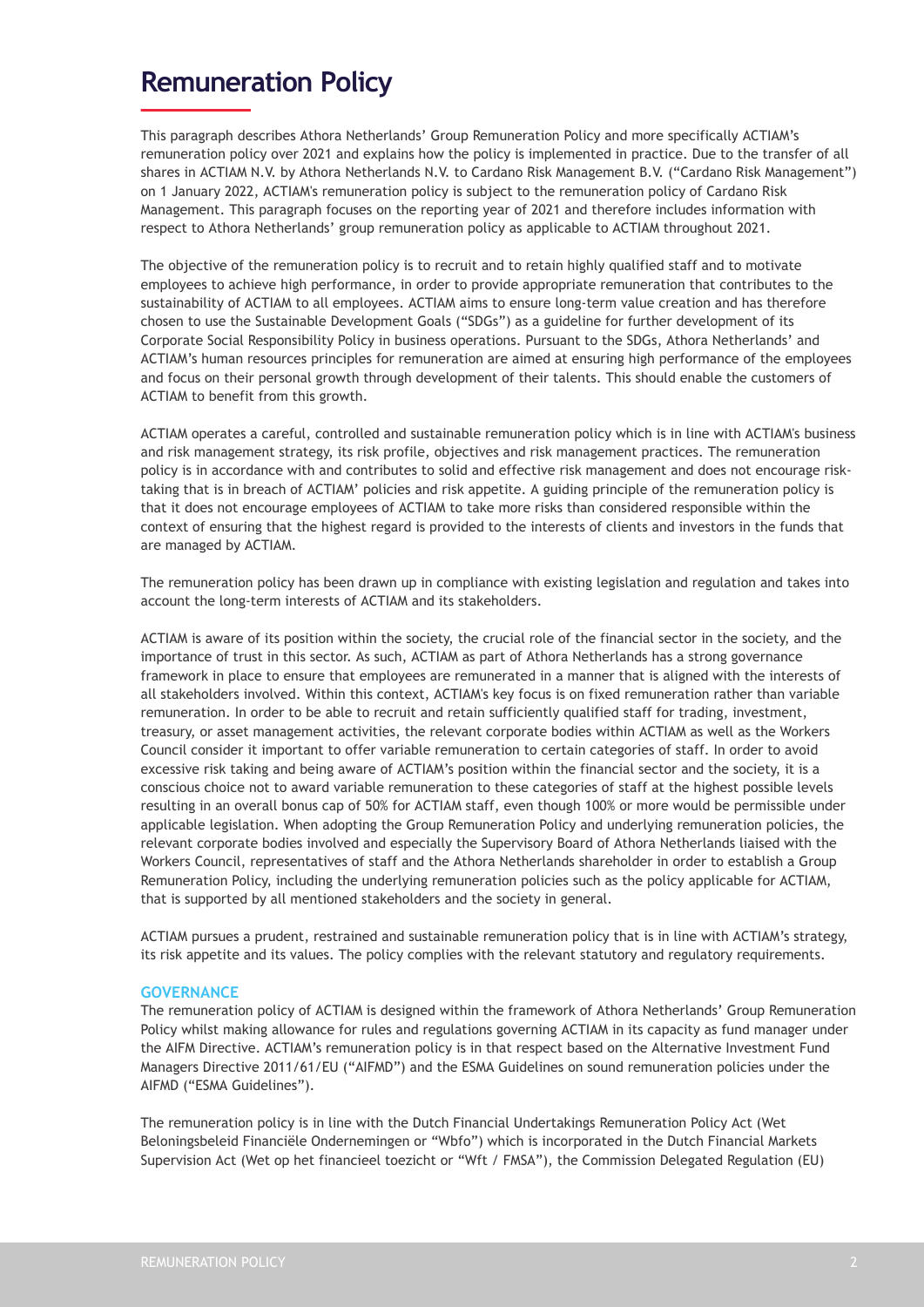2015/35 ("Solvency II") and the Guidelines on System of Governance of the European Insurance and Occupational Pensions Authority ("EIOPA Guidelines").

# **CONTROL FUNCTIONS**

Control functions are departments that are responsible for the control and supervision of operations as well as the risks arising from those operations, and in doing so operate independently from the organisation. Control functions play an active role in drafting, applying and monitoring the Group Remuneration Policy. For this reason, officers in control functions are subject to additional rules aimed at safeguarding their independence in case they are eligible to receive variable remuneration, as set out in the remuneration policies, as applicable.

All employees working for ACTIAM are expected to work in accordance with the Code of Conduct, the oath and any applicable regulations. ACTIAM encourages all relevant employees to have a DSI's Basic Integrity Registry and requires VBA, CFA certification and/ or additional DSI registrations for specific functions.

## **IDENTIFIED STAFF**

According to Article 20 of the ESMA Guidelines, unless it is demonstrated that they have no material impact on the AIFM's risk profile or on an AIF it manages, the following categories of staff should be defined as 'Identified Staff':

- Executive and non-executive members of the governing body of the AIFM, depending on the local legal structure of the AIFM, such as: directors, the chief executive officer and/ or executive and non-executive partners;
- Senior management;
- Control functions;
- Staff responsible for heading the portfolio management, administration, marketing, human resources;
- Other risk takers such as: staff members, whose professional activities either individually or collectively, as members of a group (e.g. a unit or part of a department) – can exert material influence on the AIFM's risk profile or on an AIF it manages, including persons capable of entering into contracts/positions and taking decisions that materially affect the risk positions of the AIFM or of an AIF it manages. Such staff can include, for instance, sales persons, individual traders and specific trading desks.

Apart from certain specific requirements applicable to variable remuneration within ACTIAM, the provisions of the Group Remuneration Policy, the Collective Labour Agreement (CLA) and the ACTIAM Variable Remuneration Policies apply equally to Identified Staff and staff not qualifying as Identified Staff.

Athora Netherlands has established a Working Group Remuneration ("WGR") comprising of the directors and/or specialists of the HR, legal, financial risk, non-financial risk, financial control and audit departments. The WGR participants may provide and will at request provide input on any decision of the Executive Board and/or the Supervisory Board on the following subjects: (i) the determination of the Identified Staff (as defined hereabove) list, (ii) the Group Remuneration Policy and the other remuneration policies, (iii) the setting of Key Performance Indicators ("KPIs"), (iv) the processes around variable remuneration and (v) any other material remuneration matters. Athora Netherlands reserves the right to prepare decisions of the Executive Board and Supervisory Board regarding the abovementioned subjects in another way than through the WGR, provided that the input of the HR, legal, financial risk, non-financial risk (compliance), financial control and audit departments is taken into account.

The Management Board of ACTIAM decides on the hiring of candidates and the remuneration of the ACTIAM employees. As part of the selection process of new candidates for the Board of ACTIAM and senior management or control functions (identified staff), they are firstly presented to the WGR and thereafter presented to the Executive Board and the Remuneration and Nomination Committee of the Supervisory Board of Athora Netherlands ("ReNomCo"). The ReNomCo approves the annual award of variable remuneration.

As a result of the acquisition of ACTIAM by Cardano Risk Management, the governance will be adjusted in 2022.

## **EMOLUMENTS**

The remuneration of ACTIAM employees consists of a fixed annual salary, a variable remuneration, a pension scheme and other fringe benefits. ACTIAM has separate variable remuneration schemes for Identified Staff and non-identified staff. As of 2018, Athora Netherlands abolished performance-related variable remuneration for the ACTIAM Management Board.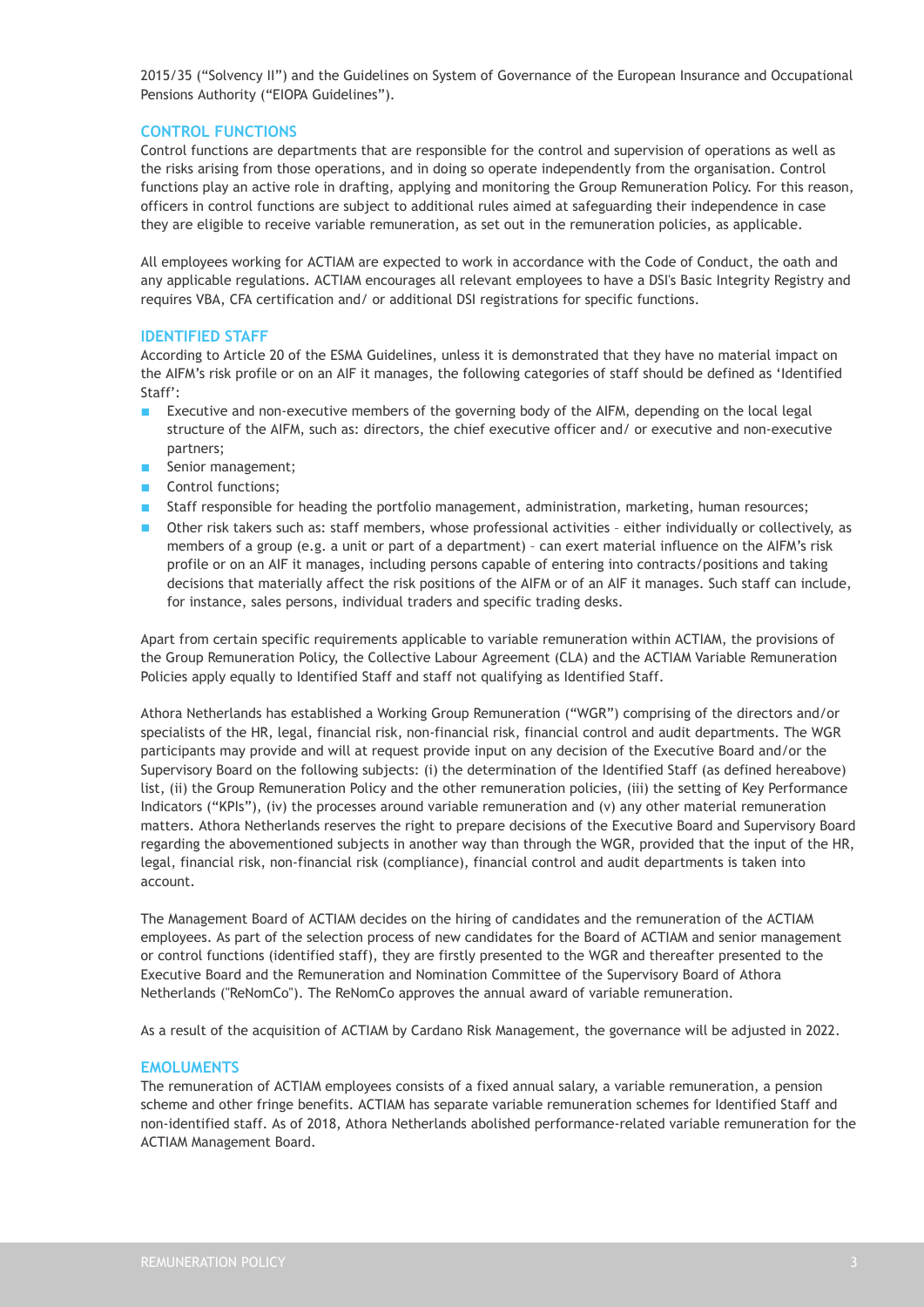ACTIAM periodically participates in market surveys, which maps out the remuneration policies of similar fund and asset managers. ACTIAM uses the outcomes of the surveys to gain an understanding of the competitiveness of its remuneration policy and to benchmark its remuneration policy against best practices in the market.

#### **Fixed remuneration**

The fixed annual gross salary consists of a fixed annual gross salary, which includes a holiday allowance of 8% and a 13th month payment of 8.33% and, to the extent applicable, other fixed allowances. The annual gross salary is based on the applicable salary scales. Employees are entitled, according to the CLA, to an annual increase. This periodic increase in salary is linked to the extent to which the employee is judged to have grown in his or her role (achievement on competences) and depends on the relative salary position. The precise link between the competence assessment and the pay rise, is as follows: Insufficient : 0.0%; Almost sufficient : 0.0%; Good : 2.6%; Very good : 3.3%; Excellent : 4.0%. Fixed remuneration should represent a sufficiently high proportion of the total direct compensation, which is in line with the level of expertise, years of experience and required skills. Job functions are independently evaluated per employee, the outcome of this evaluation results in a certain salary scale which will be applied to the employees in scope.

#### **Pension**

All employees participate in the same pension scheme of Athora Netherlands. The current scheme is a Collective Defined Contribution (CDC) pension scheme, which is based on a pension accrual including an employee contribution of 4.5%. The scheme qualifies as a defined contribution scheme for IAS 19 purposes. The contributions are paid by Athora Netherlands and employees respectively as employer and employee contributions. For employees who were employed as per December 31, 2017 and with a salary exceeding the maximum pensionable salary for pension accrual, a compensation for the loss of pension accrual is applied. The compensation will consist of a permanent supplement payment as long as a maximum pensionable salary applies. The annual compensation is 16.35% of the fixed annual gross pensionable salary (according to the CLA 2017) minus the maximum amount for pension accrual referred to in article 18ga of the Wage Tax Act 1964 (2015: € 100,000 gross; € 112,189 gross (2021)). The permanent supplement payment is not pensionable and is not taken into account for the calculation of severance payments, including the transition fee ("*transitievergoeding*") or any other wage components or benefits. ACTIAM does not award discretionary pensions.

#### **Variable remuneration and performance targets**

Variable remuneration is based on achievements of pre-set performance targets for employees in scope. The performance cycle starts with setting the performance targets ("KPIs") for the financial year. The performance targets set are in line with the company targets and ACTIAM's mission and vision. Under the variable remuneration schemes, clear and measurable KPIs are defined for the performance period. The award of variable remuneration is contingent upon these KPIs being achieved. The KPIs pertain to both financial (financial targets are maximised to up to 50%) and non-financial targets. The most important KPIs relate to the quality of ACTIAM's commercial results, financial results, ESG targets, investment performance, operating processes and risk management. The ACTIAM ESG targets incentivise portfolio managers to select investments in entities that better manage their sustainability risks and/or take advantage of sustainability related opportunities.

In the first quarter of 2021 KPIs were set on a company, department and individual level. Examples of set KPIs are: capital generation, customer engagement, leadership (employee engagement, strategy alignment and employer's attractiveness), risk & control, solvency ratio, compliance, license to operate and personal targets. More than 50% of the KPIs were set as non-financial KPIs. In addition to the KPIs, competencies for personal development were established to which staff should adhere. These personal development skills (with a maximum of three) were chosen from the company's broad set of values with two general skills, which are excellence and focus and a personal skill, that refers to development of one's own talent.

#### **General premises KPIs**

Where relevant and possible, in setting KPIs allowance is made for the following ACTIAM stakeholders:

- clients and/or investors in funds managed by ACTIAM;
- employees;
- Athora Netherlands and its shareholder(s);
- society at large.

A maximum of 50% of the KPIs may relate to financial targets. For employees in control and monitoring functions, such as the Risk Management department, non-financial KPIs are set. The maximum level of variable remuneration as defined by the Wbfo is applicable to all employees of Athora Netherlands. Pursuant to the Wbfo, the variable remuneration of an employee of a financial enterprise may not exceed 20% of the fixed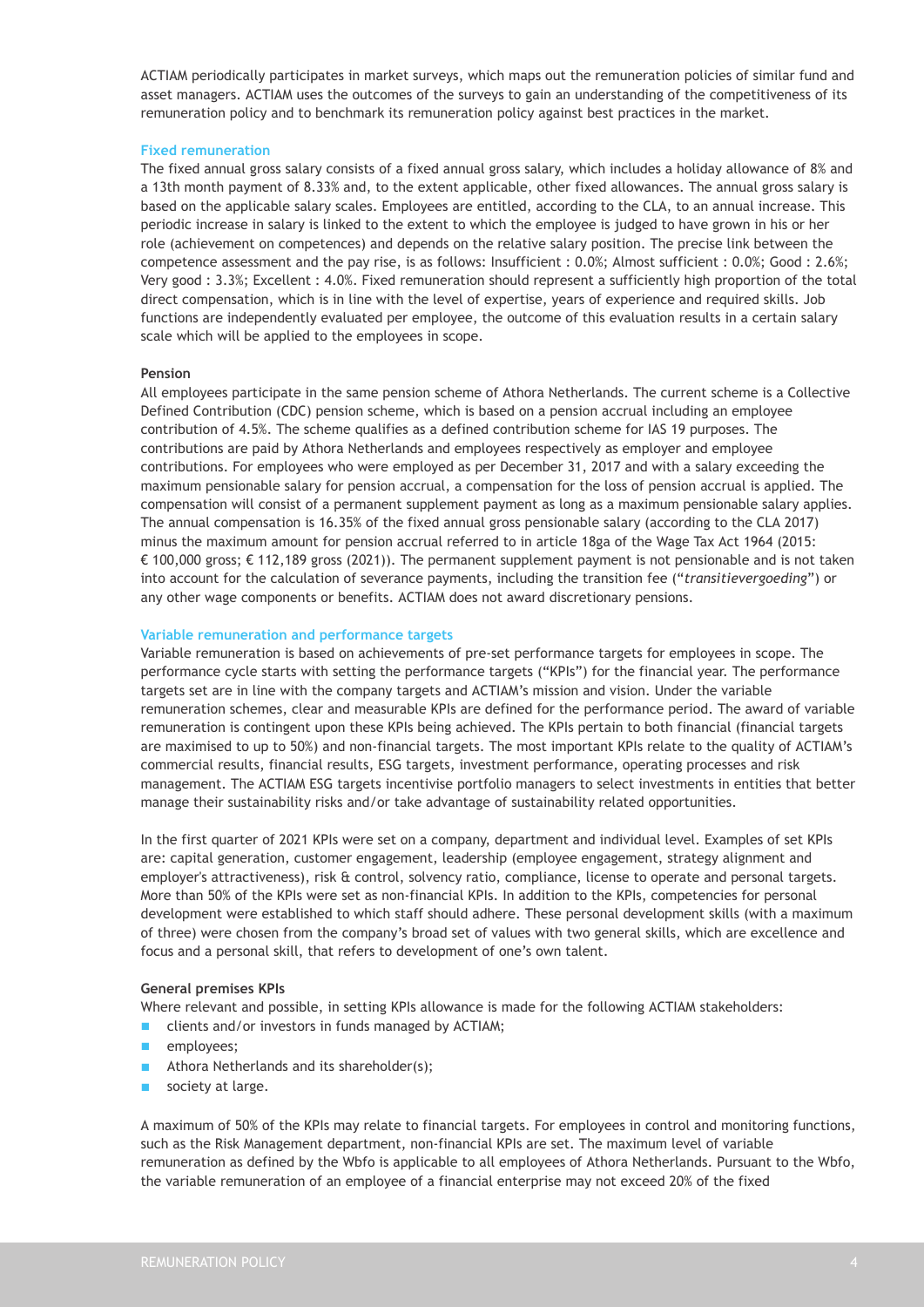remuneration. However, this maximum does not apply to employees of alternative investment fund managers with a license under the AIFM Directive such as ACTIAM.

For Identified Staff, specific rules apply for setting performance targets and KPIs, for determining the extent to which performance targets have been achieved, and for setting and paying variable remuneration. The performance targets and KPIs are subject to an ex ante and ex post risk assessment.

In addition to being assigned KPIs, employees are expected to determine their own competence focus points, enabling and encouraging personal development. These personal development focus points are set for each individual employee and chosen from Athora Netherlands' broad set of values with two key competences designed: being result driven and having customer focus.

#### **Awarding variable remuneration**

Variable remuneration is awarded after assessing to what extent the pre-defined KPIs have been achieved. This assessment includes relevant input from, amongst others, the Risk Management department and the Compliance Officer as part of an ex post risk assessment. For this process, the results and incentives are recorded in a centralised database. The final decision with respect to the awarding of variable remuneration is taken by the ACTIAM Management Board, following approval by Athora Netherlands' Executive Board and Supervisory Board. Guiding principles including knockouts are applied before any variable remuneration is granted.

Variable remuneration is awarded, when applicable, immediately in cash for non-identified staff. For Identified Staff variable remuneration is awarded in two parts: an immediate/unconditional part (60%) and a deferred/ conditional part (40%). 50% of the variable remuneration of Identified Staff is paid out in cash and 50% is based on the return of shares of ACTIAM Duurzaam Mixfonds Neutraal, a sub-fund of ACTIAM Beleggingsfondsen II. The deferred part of the variable remuneration will be awarded after 3 years if the conditions are met. The share return based component of the deferred part of the variable remuneration vests three years after the year of the award followed by a one year lockup. For senior portfolio managers a three-year return target is set which has to be achieved before they become entitled to the deferred part. The deferred part of the variable remuneration may be adjusted downwards based on an ex post risk assessment.

The level of variable remuneration within ACTIAM is maximised at 50% of the annual fixed salary for senior portfolio managers and only in the event of stretched performances, where a lower maximum applies for other functions.

#### **Hold back & claw back**

ACTIAM has the power to hold back or claw back all or part of any variable pay awarded in accordance with Article 2:135(6)  $\&$  (8) of the Dutch Civil Code in conjunction with Section 1:127(2)  $\&$  (3) Wft. Whole or partial hold back or claw back will take place in any case if the employee has not met relevant competence standards and standards of appropriate conduct, or was responsible for conduct that has led to a considerable deterioration of the financial position of ACTIAM.

#### **Sign-on bonus & retention bonus**

ACTIAM exercises great restraint in offering such arrangements as a sign-on bonus or a retention bonus. Such arrangements may be agreed to only if they are in accordance with the legislation and regulations and in accordance with ACTIAM's governance.

#### **Other benefits**

Depending on the position on the salary scale, a number of senior managers within ACTIAM are eligible for a lease car or a lease car allowance. The cars to be leased should in this respect be 100% electric. As part of ACTIAM's commitment to sustainable investment principles, certain types of cars and certain brands are no longer included in the policy, where however exceptions are made for 100% electric models.

#### **Severance payment**

If and in so far as severance pay is due to an employee, such payment will be equal to the transition fee ("*transitievergoeding*") within the meaning of Article 7:673 of the Dutch Civil Code unless (i) the relevant employee is able to benefit from a different arrangement explicitly agreed upon in an applicable social plan or (ii) otherwise determined at the discretion of ACTIAM's Management Board and Athora Netherlands' Executive Board or, where it relates to the ACTIAM's Management Board or ACTIAM Identified Staff, the ReNomCo and approved by Athora Netherlands' Supervisory Board. No severance payment is due and payable when a contract is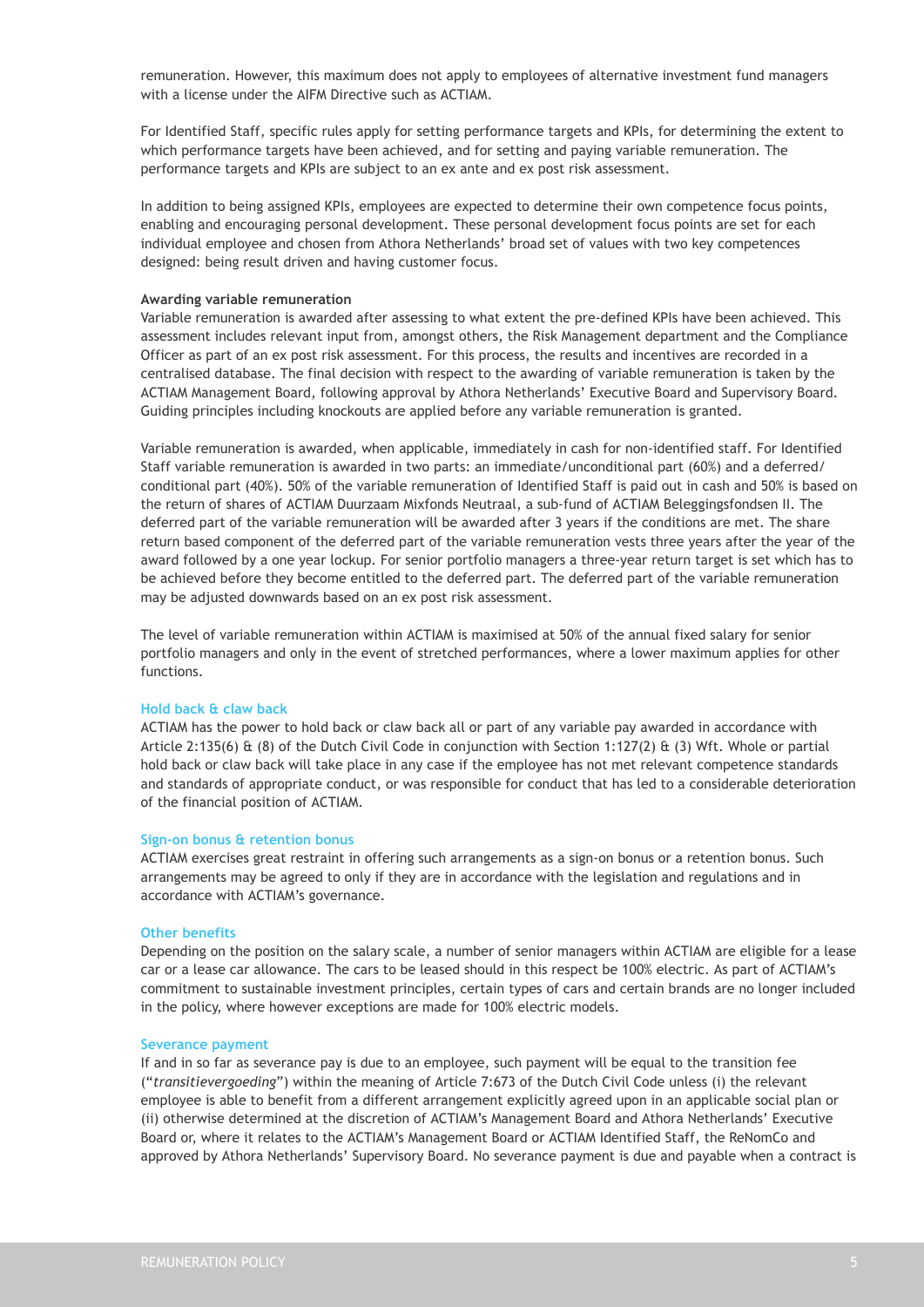terminated at the employees own initiative, by serious culpable conduct or neglect by the employee or failure of Athora Netherlands if the employee is considered day-to-day policy maker.

A severance payment to day-to-day policy makers, which includes ACTIAM's Management Board, may not be in excess of 100% of the fixed annual gross salary.

#### **REMUNERATION DURING THE REPORTING PERIOD**

In 2021, ACTIAM awarded € 13.3 million in remuneration to its employees (in 2020: € 15.2 million). Of this amount, € 11.7 million qualified as fixed remuneration (in 2020: € 13.4 million), while variable remuneration accounted for € 1.6 million (in 2020:  $€$  1.8 million for the year 2019).

#### **Fixed remuneration**

According to the CLA (CLA Athora Netherlands 2021-2023) employees have received a periodic salary increase on 1 February 2021 and a collective salary adjustment of 2.25% per January 2021. For the Management Board ACTIAM (senior management) the previously mentioned was applied as well insofar the maximum of the scale is not reached.

#### **Variable remuneration**

The variable remuneration awarded in 2021 consists of performance-related variable remuneration related to the financial year 2020 ( $\epsilon$  1.4 million) and the deferred part from the year 2017 ( $\epsilon$  161 thousand) and the second deferred part of the retention bonuses ( $\epsilon$  40 thousand).

In 2021, a total amount of € 1.4 million was unconditionally awarded to 82 employees as a performance-related variable remuneration for the year 2020 (in 2020: € 1.4 million to 88 employees over the year 2019) and, as deferred and final part of the performance-related variable remuneration over the year 2017, a total amount of € 161 thousand was unconditionally awarded to 21 employees (2020: € 134 thousand to 17 employees over the year 2016).

The Identified Staff receive their variable remuneration for 50% based on the return of shares in ACTIAM Duurzaam Mixfonds Neutraal. At the moment this part is awarded unconditionally, after the lock-up of one year, the equivalent of the as of then applicable value of the assigned shares including paid dividends on the shares will be paid (if applicable). In the year 2021 the paid dividend was € 0.10 per share.

The retention scheme offered in 2018 and 2019, due to the strategic review/change of ownership of Athora Netherlands, was awarded at the end of 2020 as the conditions were met.The Identified Staff in this scheme were partly paid in 2020 (60%) and will be partly paid in three deferred payments up to 2023 (in total 40%). In 2021, the second tranche of the deferred payments was paid ( $\epsilon$  40 thousand to 7 employees).

As of 2020 Athora Netherlands assessed the strategic options for ACTIAM. This assessment came in 2021 in a new phase whereby Athora Netherlands offered a retention scheme to some employees of ACTIAM. Vesting of this scheme is subject to certain conditions.

In 2021, Athora Netherlands, including ACTIAM, did not use the right to apply a holdback and clawback.

The decision with regard to variable remuneration over 2021 will occur after the date of publishing the annual report. In 2021, ACTIAM had an average FTE of 77 (in 2020: 92 FTE).

The table below shows statistics on the remunerations awarded in 2020 and 2021.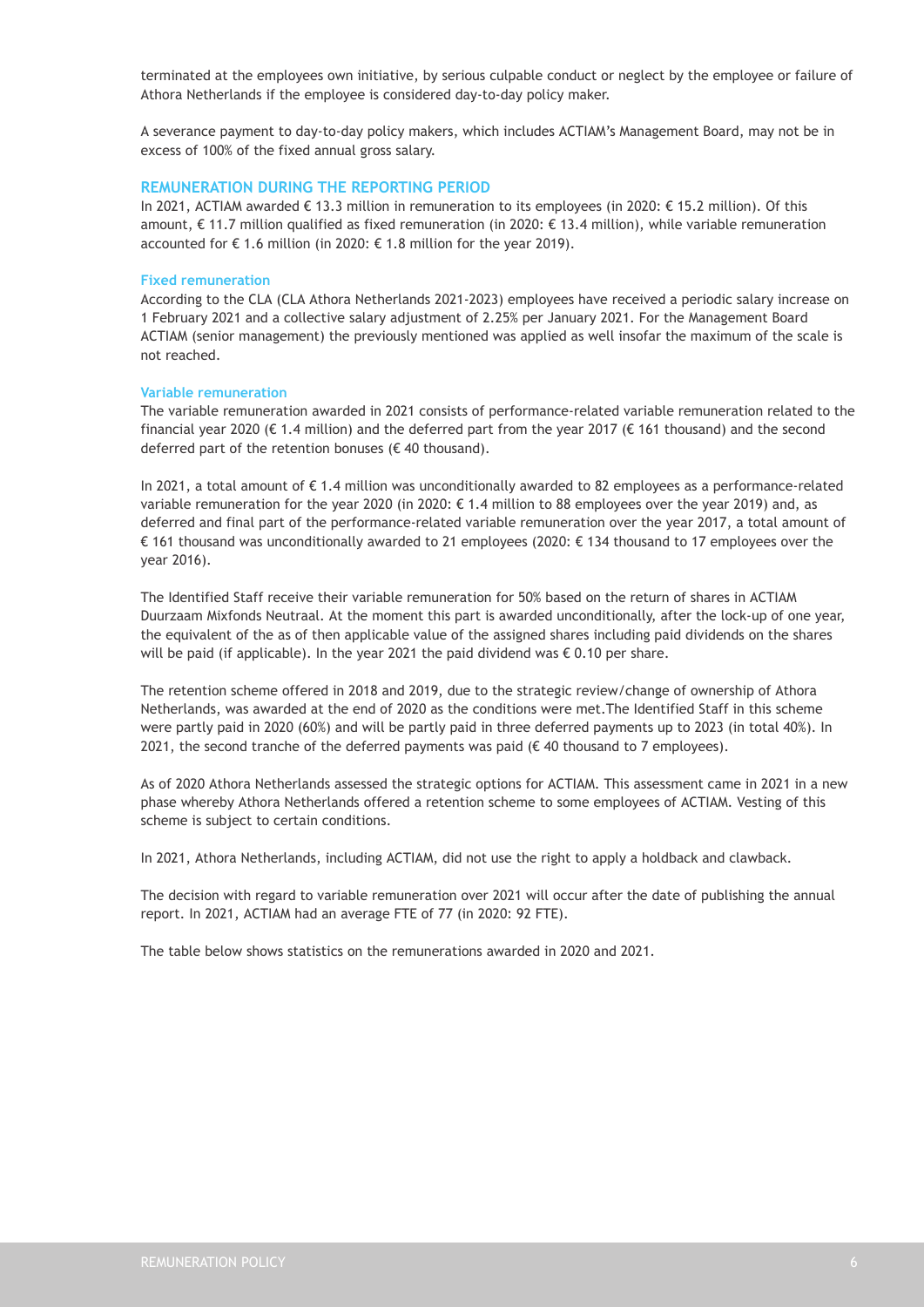#### Breakdown of Remuneration

|                               | I NUMBER OF RECIPIENTS <sup>1</sup> |      | <b>FIXED REMUNERATION<sup>2</sup></b> |              | VARIABLE REMUNERATION |             |
|-------------------------------|-------------------------------------|------|---------------------------------------|--------------|-----------------------|-------------|
|                               | 2021                                | 2020 | 2021                                  | 2020         | 2021                  | 2020        |
| Members of the Management     |                                     |      |                                       |              |                       |             |
| Board <sup>3</sup>            |                                     | 4    | € 1,102,151                           | € 1,044,289  | €41,028               | € 34,763    |
| Identified Staff <sup>4</sup> | 35                                  | 46   | € 5,422,618                           | € 6,453,452  | € 836,909             | € 1,077,232 |
| Other Employees               | 63                                  | 55   | € 5,154,690                           | € 5,880,358  | € 707,705             | € 732,212   |
| <b>Total</b>                  | 101                                 | 105  | € 11,679,459                          | € 13,378,099 | € 1,585,642           | € 1,844,207 |

1 Owing to the inflow and outflow of employees, the total number of recipients was higher than the average headcount.

2 Including social security contributions, pension premiums and other remuneration paid.

3 The members of the Management Board are a category of Identified Staff and are represented separately in this table.

4 Identified Staff includes employees who fall under the Collective Labour Agreement (CLA) of Athora Netherlands.

#### **Number of employees with remuneration exceeding € 1 million**

In 2021, no ACTIAM employees received total remuneration exceeding € 1 million.

#### **REMUNERATION POLICY OF OUTSOURCING PARTNERS**

Prior to engaging an external asset manager ACTIAM performs due diligence on that asset manager. An assessment of the external manager's remuneration policy is part of the due diligence. The remuneration policy has to be consistent with the interests of fund participants and investment mandates, hence appropriate incentives should be used. These incentives must be aligned with the objective of the investment portfolio for which the external asset manager is selected, making a distinction between actively and passively managed funds. For actively managed funds, for instance, ACTIAM assesses whether the external asset manager's investment horizon is in line with the investment fund's performance horizon, which is 3 to 5 years. For actively managed funds which seek to outperform the benchmark, ACTIAM assesses whether the remuneration policy ensures that the remuneration is linked to risk-adjusted measures, using for example the 'information ratio'. For passively managed investment funds an active performance-linked remuneration is less desirable. In such cases, ACTIAM assesses whether the performance incentives are properly linked to the way the investment fund's performance tracks the index, using for example tracking errors.

Information is also requested with respect to the remuneration policy of both 'identified staff' and 'nonidentified staff' to ensure, for instance, that the remuneration policy contains no performance-related incentives for risk management and compliance officers. ACTIAM requests information on an annual basis from the delegated external asset managers with respect to the remuneration policy applied. The asset managers appointed by ACTIAM are entities that have an AIFM Directive- or an UCITS Directive (UCITS) license. These entities are therefore subject to remuneration policy rules that apply under these directives and are therefore subject to the same regulations that are applicable for the remuneration policy of ACTIAM.